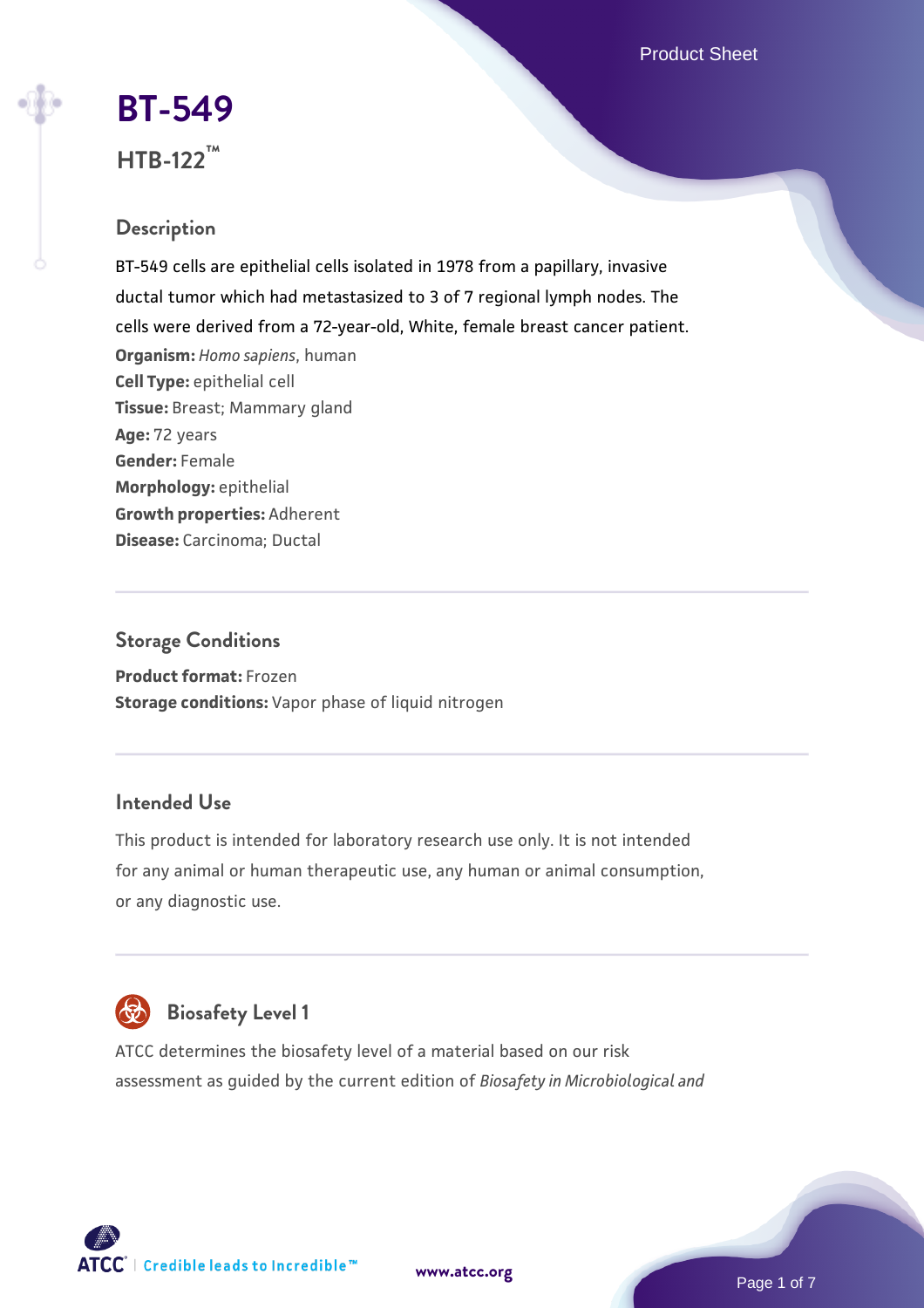*Biomedical Laboratories (BMBL)*, U.S. Department of Health and Human Services. It is your responsibility to understand the hazards associated with the material per your organization's policies and procedures as well as any other applicable regulations as enforced by your local or national agencies.

ATCC highly recommends that appropriate personal protective equipment is always used when handling vials. For cultures that require storage in liquid nitrogen, it is important to note that some vials may leak when submersed in liquid nitrogen and will slowly fill with liquid nitrogen. Upon thawing, the conversion of the liquid nitrogen back to its gas phase may result in the vial exploding or blowing off its cap with dangerous force creating flying debris. Unless necessary, ATCC recommends that these cultures be stored in the vapor phase of liquid nitrogen rather than submersed in liquid nitrogen.

## **Certificate of Analysis**

For batch-specific test results, refer to the applicable certificate of analysis that can be found at www.atcc.org.

## **Growth Conditions**

**Temperature:** 37°C **Atmosphere: 95% Air, 5% CO<sub>2</sub>** 

## **Handling Procedures**

#### **Unpacking and storage instructions:**

1. Check all containers for leakage or breakage.

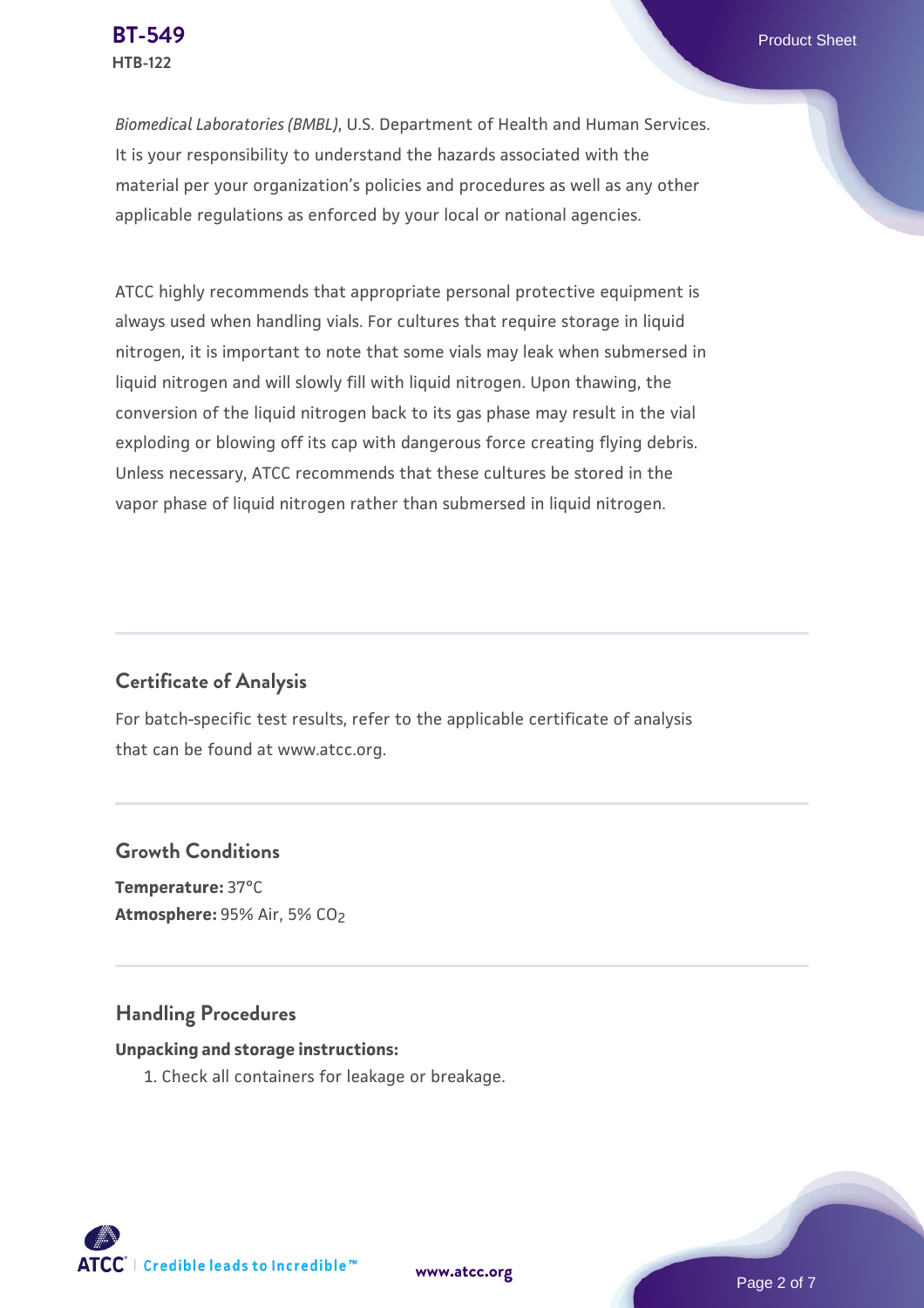2. Remove the frozen cells from the dry ice packaging and immediately place the cells at a temperature below -130°C, preferably in liquid nitrogen vapor, until ready for use.

**Complete medium:** The base medium for this cell line is RPMI-1640 Medium (ATCC 30-2001). To make the complete growth medium, add the following components to the base medium: 0.023 U/ml insulin; fetal bovine serum (FBS; ATCC 30-2020) to a final concentration of 10%.

#### **Handling Procedure:**

To insure the highest level of viability, thaw the vial and initiate the culture as soon as possible upon receipt. If upon arrival, continued storage of the frozen culture is necessary, it should be stored in liquid nitrogen vapor phase and not at -70°C. Storage at -70°C will result in loss of viability.

- 1. Thaw the vial by gentle agitation in a **37°C** water bath. To reduce the possibility of contamination, keep the O-ring and cap out of the water. Thawing should be rapid (approximately 2 minutes).
- 2. Remove the vial from the water bath as soon as the contents are thawed, and decontaminate by dipping in or spraying with 70% ethanol. All of the operations from this point on should be carried out under strict aseptic conditions.
- 3. It is recommended that the cryoprotective agent be removed immediately. Centrifuge the cell suspension at approximately 125 xg for 5 to 10 minutes. Discard the supernatant and resuspend the cell pellet in an appropriate amount of fresh growth medium.
- 4. Transfer the vial contents to an appropriate size vessel. It is important to avoid excessive alkalinity of the medium during recovery of the cells. It is suggested that, prior to the addition of the vial contents, the culture vessel containing the growth medium be placed into the incubator for at least 15 minutes to allow the medium to reach its normal pH (7.0 to 7.6).
- 5. Incubate the culture at 37°C in a suitable incubator. A 5% CO<sub>2</sub> in air atmosphere is recommended if using the medium described on this product sheet.

#### **Subculturing procedure:**

Volumes are given for a 75 cm2 flask. Increase or decrease the amount of dissociation medium needed proportionally for culture vessels of other sizes.

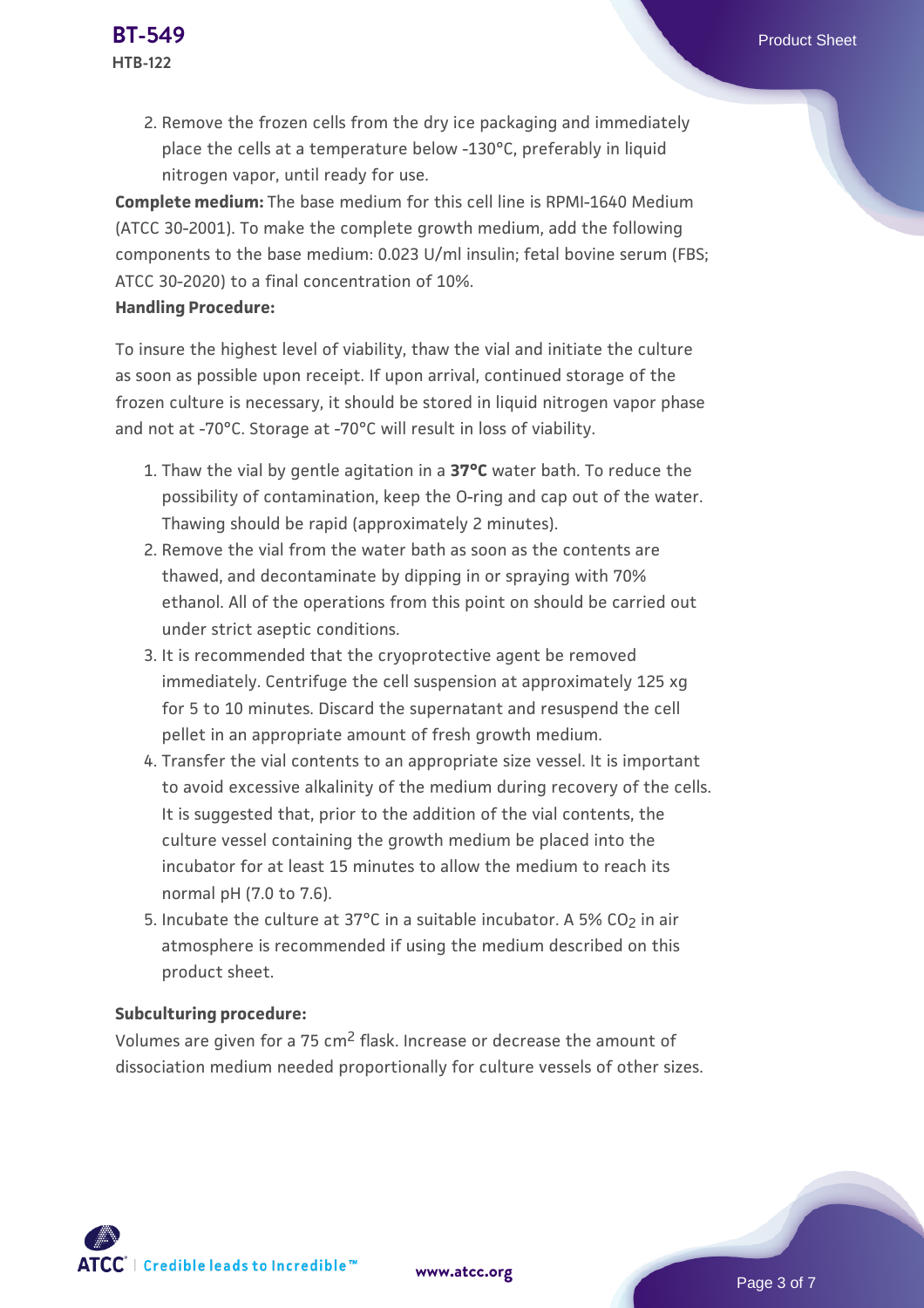

## **HTB-122**

Corning® T-75 flasks (catalog #430641) are recommended for subculturing this product.

- 1. Remove and discard culture medium.
- 2. Briefly rinse the cell layer with 0.25% (w/v) Trypsin- 0.53 mM EDTA solution to remove all traces of serum that contains trypsin inhibitor.
- 3. Add 2.0 to 3.0 mL of Trypsin-EDTA solution to flask and observe cells under an inverted microscope until cell layer is dispersed (usually within 5 to 15 minutes).

Note: To avoid clumping do not agitate the cells by hitting or shaking the flask while waiting for the cells to detach. Cells that are difficult to detach may be placed at 37°C to facilitate dispersal.

- Add 6.0 to 8.0 mL of complete growth medium and aspirate cells by 4. gently pipetting.
- 5. Add appropriate aliquots of the cell suspension to new culture vessels.
- 6. Incubate cultures at 37°C.

**Subcultivation Ratio:** A subcultivation ratio of 1:2 to 1:6 is recommended **Medium Renewal:** 2 to 3 times per week

**Reagents for cryopreservation:** Complete growth medium supplemented with 5% (v/v) DMSO (ATCC 4-X)

## **Material Citation**

If use of this material results in a scientific publication, please cite the material in the following manner: BT-549 (ATCC HTB-122)

## **References**

References and other information relating to this material are available at www.atcc.org.

## **Warranty**

The product is provided 'AS IS' and the viability of ATCC® products is

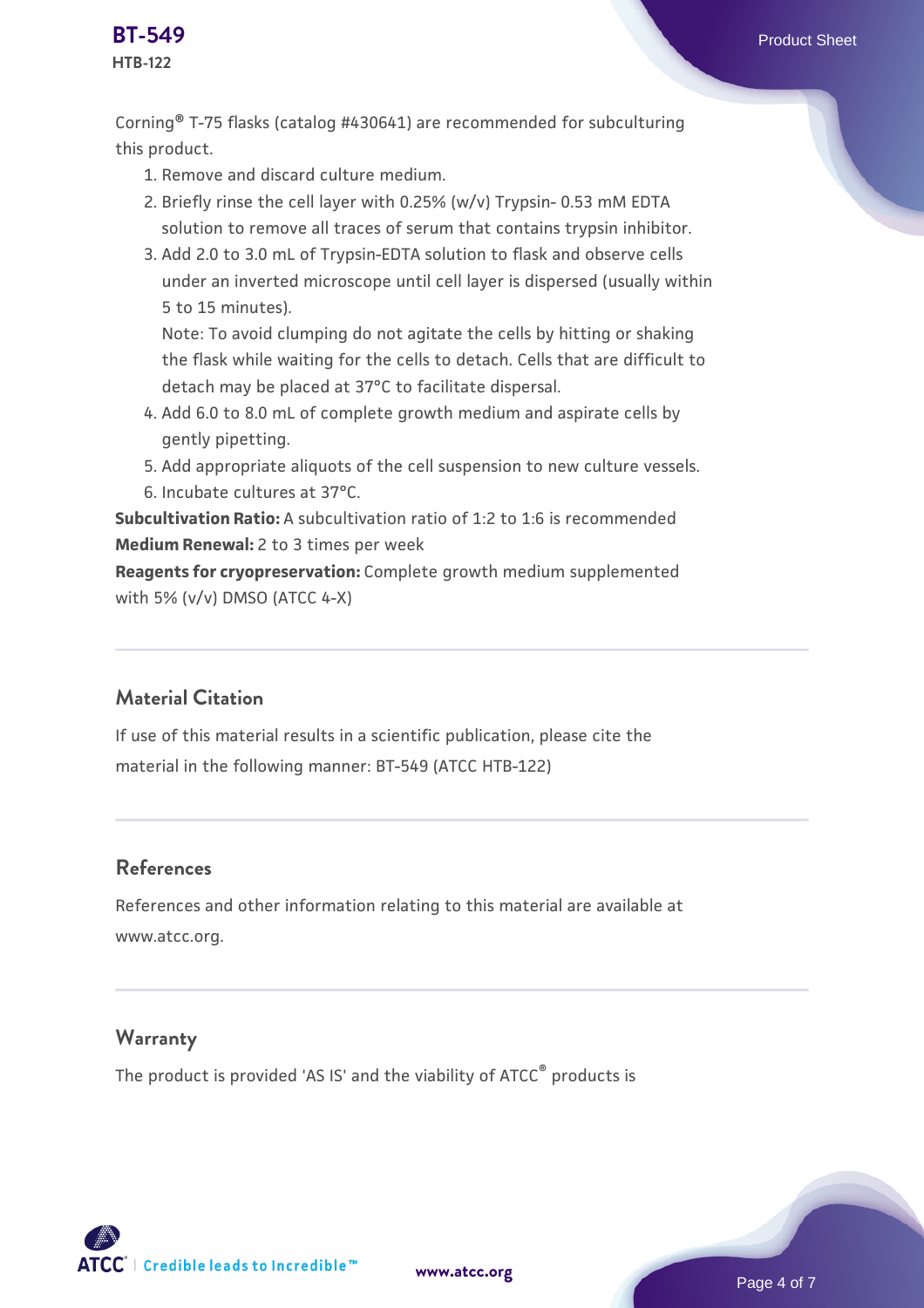warranted for 30 days from the date of shipment, provided that the customer has stored and handled the product according to the information included on the product information sheet, website, and Certificate of Analysis. For living cultures, ATCC lists the media formulation and reagents that have been found to be effective for the product. While other unspecified media and reagents may also produce satisfactory results, a change in the ATCC and/or depositor-recommended protocols may affect the recovery, growth, and/or function of the product. If an alternative medium formulation or reagent is used, the ATCC warranty for viability is no longer valid. Except as expressly set forth herein, no other warranties of any kind are provided, express or implied, including, but not limited to, any implied warranties of merchantability, fitness for a particular purpose, manufacture according to cGMP standards, typicality, safety, accuracy, and/or noninfringement.

### **Disclaimers**

This product is intended for laboratory research use only. It is not intended for any animal or human therapeutic use, any human or animal consumption, or any diagnostic use. Any proposed commercial use is prohibited without a license from ATCC.

While ATCC uses reasonable efforts to include accurate and up-to-date information on this product sheet, ATCC makes no warranties or representations as to its accuracy. Citations from scientific literature and patents are provided for informational purposes only. ATCC does not warrant that such information has been confirmed to be accurate or complete and the customer bears the sole responsibility of confirming the accuracy and completeness of any such information.

This product is sent on the condition that the customer is responsible for and assumes all risk and responsibility in connection with the receipt, handling, storage, disposal, and use of the ATCC product including without limitation taking all appropriate safety and handling precautions to minimize health or



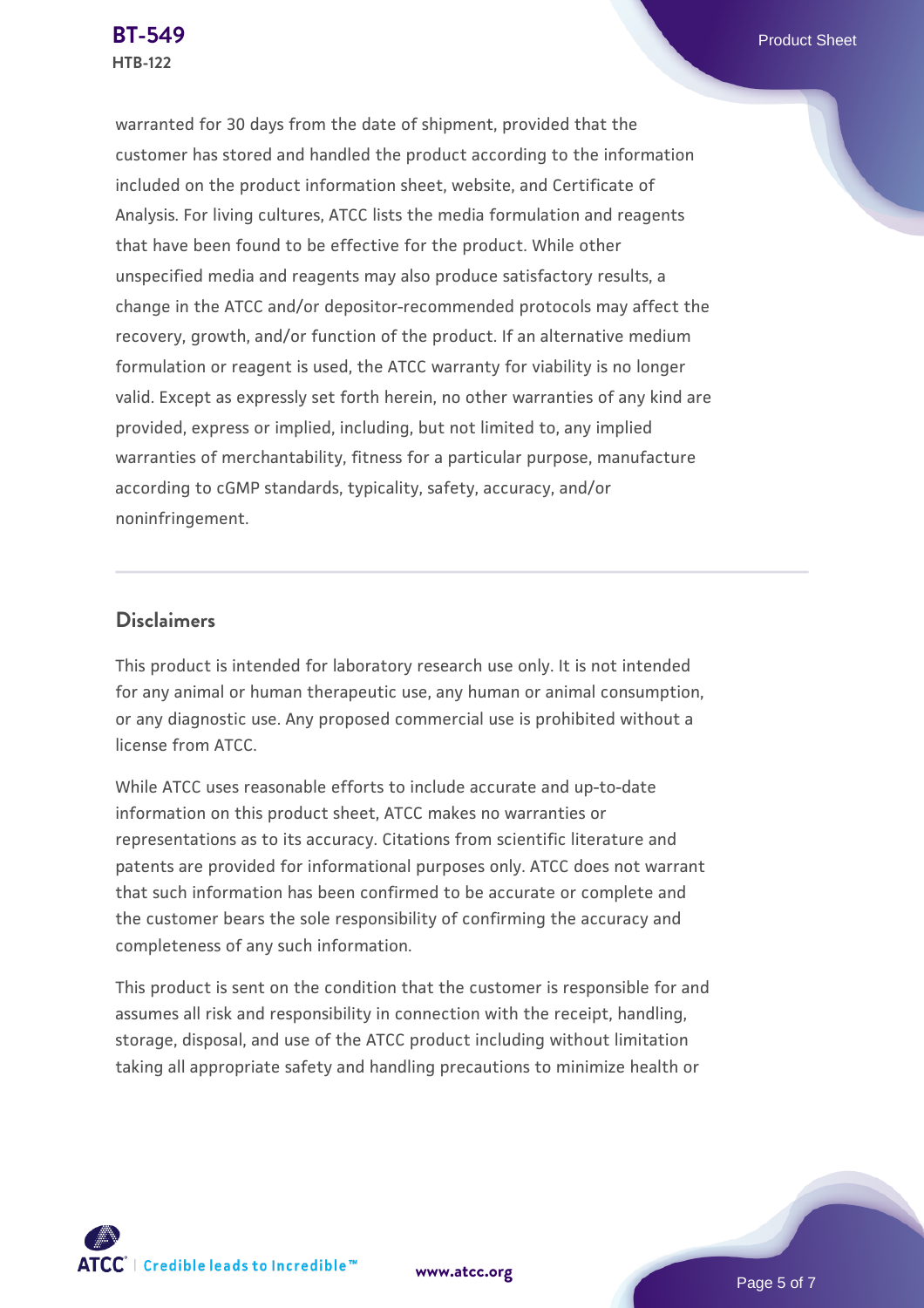environmental risk. As a condition of receiving the material, the customer agrees that any activity undertaken with the ATCC product and any progeny or modifications will be conducted in compliance with all applicable laws, regulations, and guidelines. This product is provided 'AS IS' with no representations or warranties whatsoever except as expressly set forth herein and in no event shall ATCC, its parents, subsidiaries, directors, officers, agents, employees, assigns, successors, and affiliates be liable for indirect, special, incidental, or consequential damages of any kind in connection with or arising out of the customer's use of the product. While reasonable effort is made to ensure authenticity and reliability of materials on deposit, ATCC is not liable for damages arising from the misidentification or misrepresentation of such materials.

Please see the material transfer agreement (MTA) for further details regarding the use of this product. The MTA is available at www.atcc.org.

## **Copyright and Trademark Information**

© ATCC 2021. All rights reserved. ATCC is a registered trademark of the American Type Culture Collection.

## **Revision**

This information on this document was last updated on 2022-03-12

## **Contact Information**

ATCC 10801 University Boulevard Manassas, VA 20110-2209 **IISA** US telephone: 800-638-6597